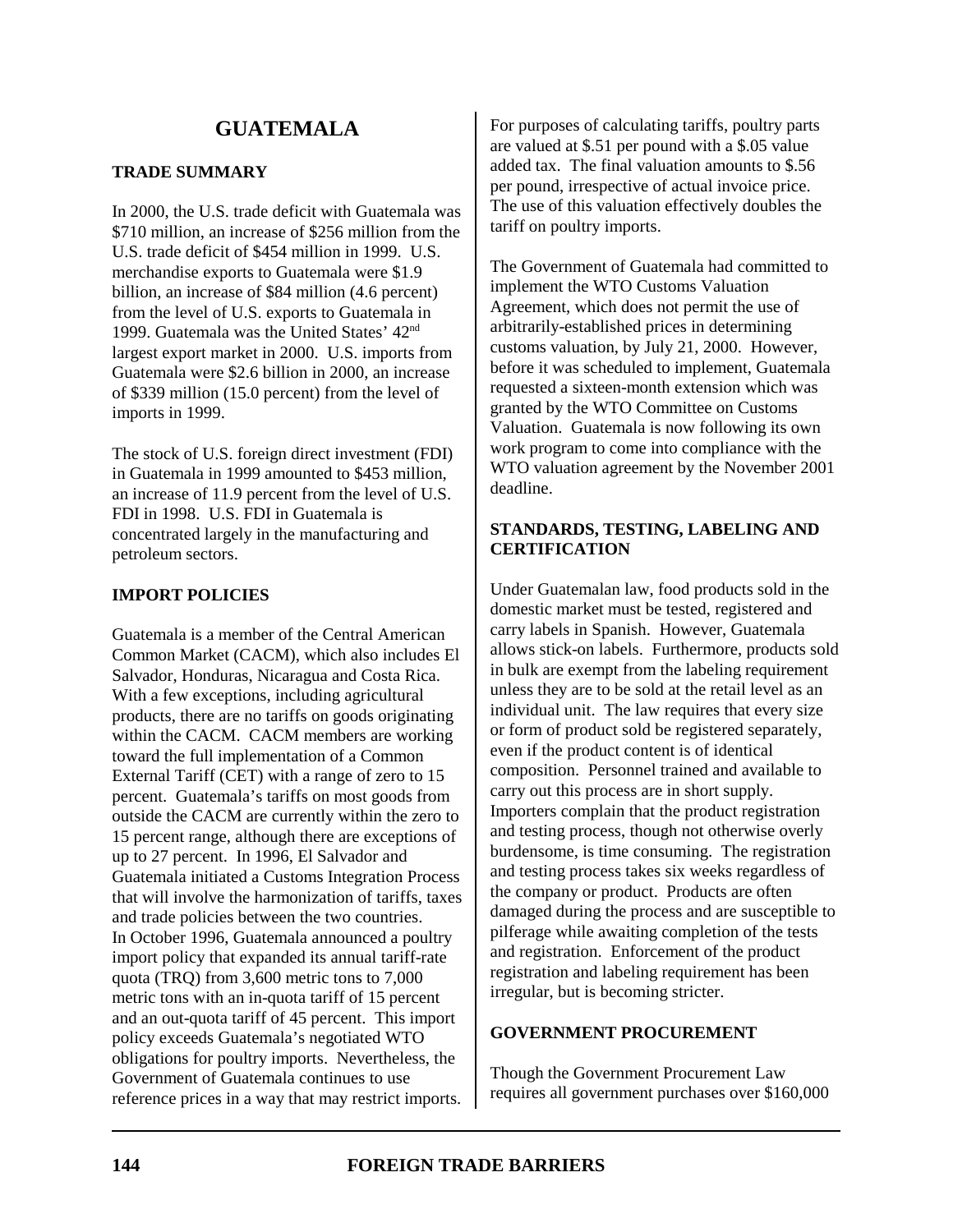# **GUATEMALA**

to be submitted for public competitive bidding to no fewer than five bidders, many government contracts are awarded without following prescribed procedures. Foreign suppliers no longer need to meet pre-qualification requirements, though it is sometimes required of their local counterparts. Bids are submitted through locally registered representatives, a bureaucratic process which can place foreign bidders at a competitive disadvantage. The government often declares certain projects a matter of national emergency, thereby avoiding the competitive bidding process. Guatemala is not a signatory of the WTO Government Procurement Agreement.

### **INTELLECTUAL PROPERTY RIGHTS PROTECTION**

A new Industrial Property Law and an Amendments to the 1998 Copyright Law went into effect November 1, 2000. These new laws greatly improve the legal basis for protecting intellectual property rights (IPR) in Guatemala. In addition, the law requires the Attorney General to appoint a special prosecutor for IPR violations, a provision that will facilitate enhanced enforcement of the new protections. This is part of a significant improvement in the general enforcement provisions. Prior to this, IPR violations were not criminal offenses, rather they required the rights holders to initiate private actions to protect their rights. However, the special prosecutor has not yet been named and enforcement has not yet met expectations.

## **Copyrights**

There have been no major actions under the amended Copyright Law, but awareness of the principle of copyright protection is improving. Nevertheless, the distribution and use of illegally copied or pirated software – including by government agencies – remains commonplace.

The most dramatic change since the introduction of the new Copyright Law has been the reduction in the piracy of signals by cable system operators. The government regulator of the cable industry, the Cable Unit, has been instrumental in promoting the awareness of cable piracy as a crime and has cooperated with the local representatives of U.S. rights holders. Nevertheless, many cable operators continue to pirate premium and other signals, forcing local owners of these rights to pursue legal action. The efficiency of the investigation process by the prosecutors and the court system will be a significant test of the seriousness with which the prosecutor's office takes copyright protection.

#### **Patents**

Guatemala's new Industrial Property Law greatly increases the protections afforded to patent holders, increasing the length of protection to 20 years. It also increased the number of products and services that are considered patentable, including living organisms, commercial plans and chemical compounds or compositions. Nevertheless, mathematic formulas, scientific theories and economic methods remain unpatentable and exceptions are allowed only for national security or health purposes. The new law provides patent protection for pharmaceutical and agricultural products and has established a mailbox system to process cases filed since 1995.

#### **Trademarks**

Guatemala's new laws provide protection for the owners of well-known trademarks. However, exclusive rights for less-known trademarks are granted on a first-to-file basis, thus permitting third parties to register and gain exclusive use of these trademarks. A dispute resolution system has been established in the event that a well-known or famous trademark is granted to a third party. The local domain name registrar no longer registers trademarks of well-known and famous names as frequently as before. Additionally, when receiving a domain name, the domain name owner is required to submit the registration to the WIPO